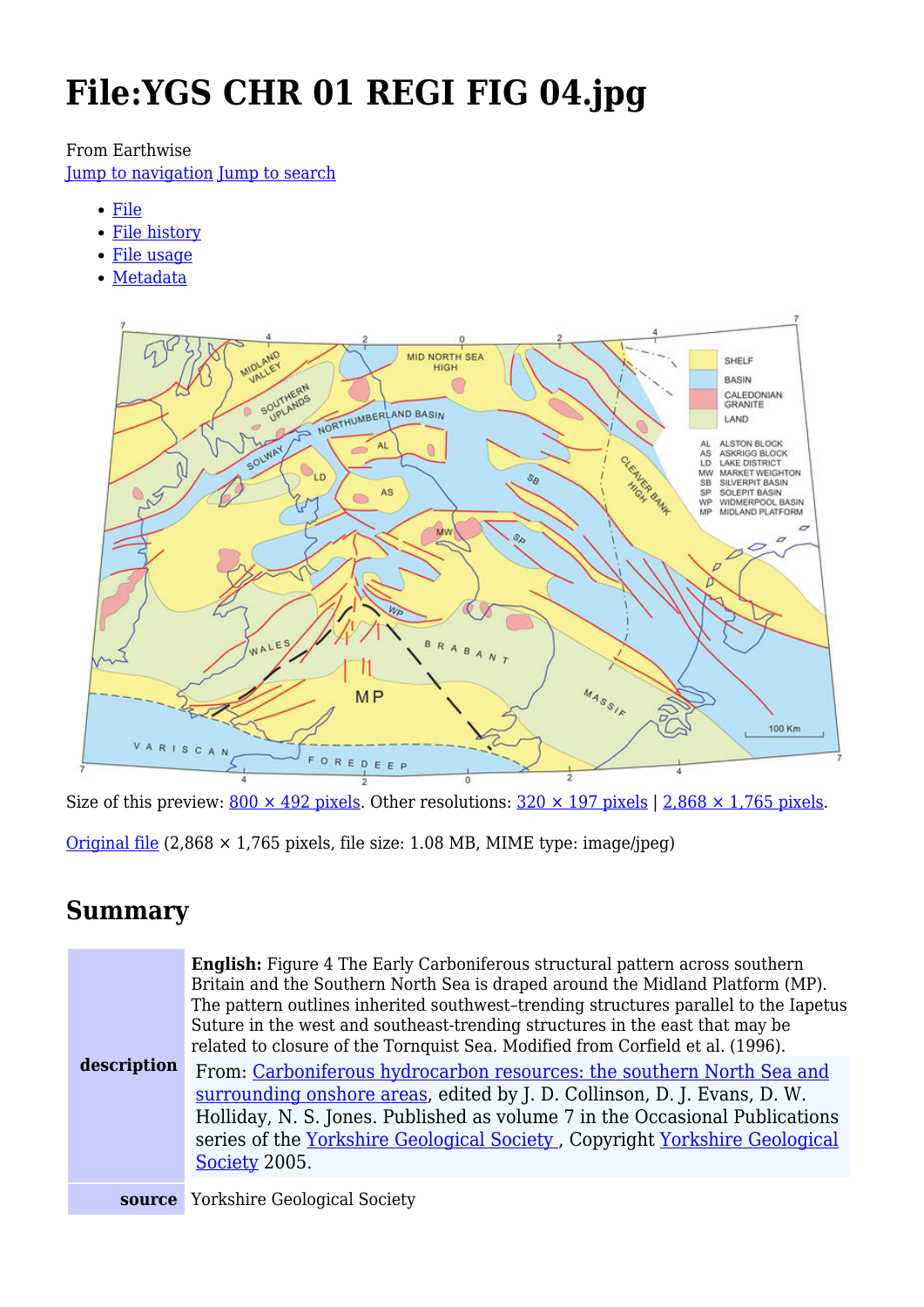# **Licencing**

{{subst:Custom license marker added by UW}}

#### **Copyright for images in Yorkshire Geological Society publications on Earthwise is as follows:**

Images may be reproduced free of charge for any non-commercial use in any format or medium provided it is reproduced accurately and not used in a misleading or derogatory context. Where any images on this site are being republished or copied to others, the source of the material must be identified and the copyright status acknowledged with the relevant attribution.

For all other uses of the images including commercial use please contact the Yorkshire Geological Society

#### **Further copyright information for images from specific books and attribution statements: Yorkshire rocks and landscape**

Images are Copyright Yorkshire Geological Society.

Attribution statement: Image from 'Yorkshire rocks and landscape: a field guide.' Yorkshire Geological Society 2006. [www.yorksgeolsoc.org.uk](http://www.yorksgeolsoc.org.uk)

#### **Northumbrian rocks and landscape**

Images are Copyright Karen Atkinson and Colin Scrutton.

Attribution statement: Image from 'Northumbrian rocks and landscape: a field guide.' Yorkshire Geological Society 2004. [www.yorksgeolsoc.org.uk](http://www.yorksgeolsoc.org.uk)

Carboniferous hydrocarbon resources: the southern North Sea and surrounding onshore areas Images are Copyright Yorkshire Geological Society.

Attribution statement: Image from 'Carboniferous hydrocarbon geology.' Yorkshire Geological Society 2005. [www.yorksgeolsoc.org.uk](http://www.yorksgeolsoc.org.uk)

## **File history**

Click on a date/time to view the file as it appeared at that time.

| Date/Time                     | <b>Thumbnail</b> | <b>Dimensions</b>                           | <b>User</b>                | <b>Comment</b>                                                  |
|-------------------------------|------------------|---------------------------------------------|----------------------------|-----------------------------------------------------------------|
| current 21:00, 17 August 2019 |                  | $2,868 \times 1,765$<br>$(1.08 \text{ MB})$ | Scotfot (talk<br>contribs) |                                                                 |
| 13:41, 27 July 2019           |                  | $2,132 \times 1,316$<br>$(778$ KB)          | contribs)                  | <b>Scotfot (talk User created)</b><br>page with<br>UploadWizard |

You cannot overwrite this file.

### **File usage**

The following page links to this file:

[Regional tectonics in relation to Permo-Carboniferous hydrocarbon potential, Southern North](http://earthwise.bgs.ac.uk/index.php/Regional_tectonics_in_relation_to_Permo-Carboniferous_hydrocarbon_potential,_Southern_North_Sea_Basin) [Sea Basin](http://earthwise.bgs.ac.uk/index.php/Regional_tectonics_in_relation_to_Permo-Carboniferous_hydrocarbon_potential,_Southern_North_Sea_Basin)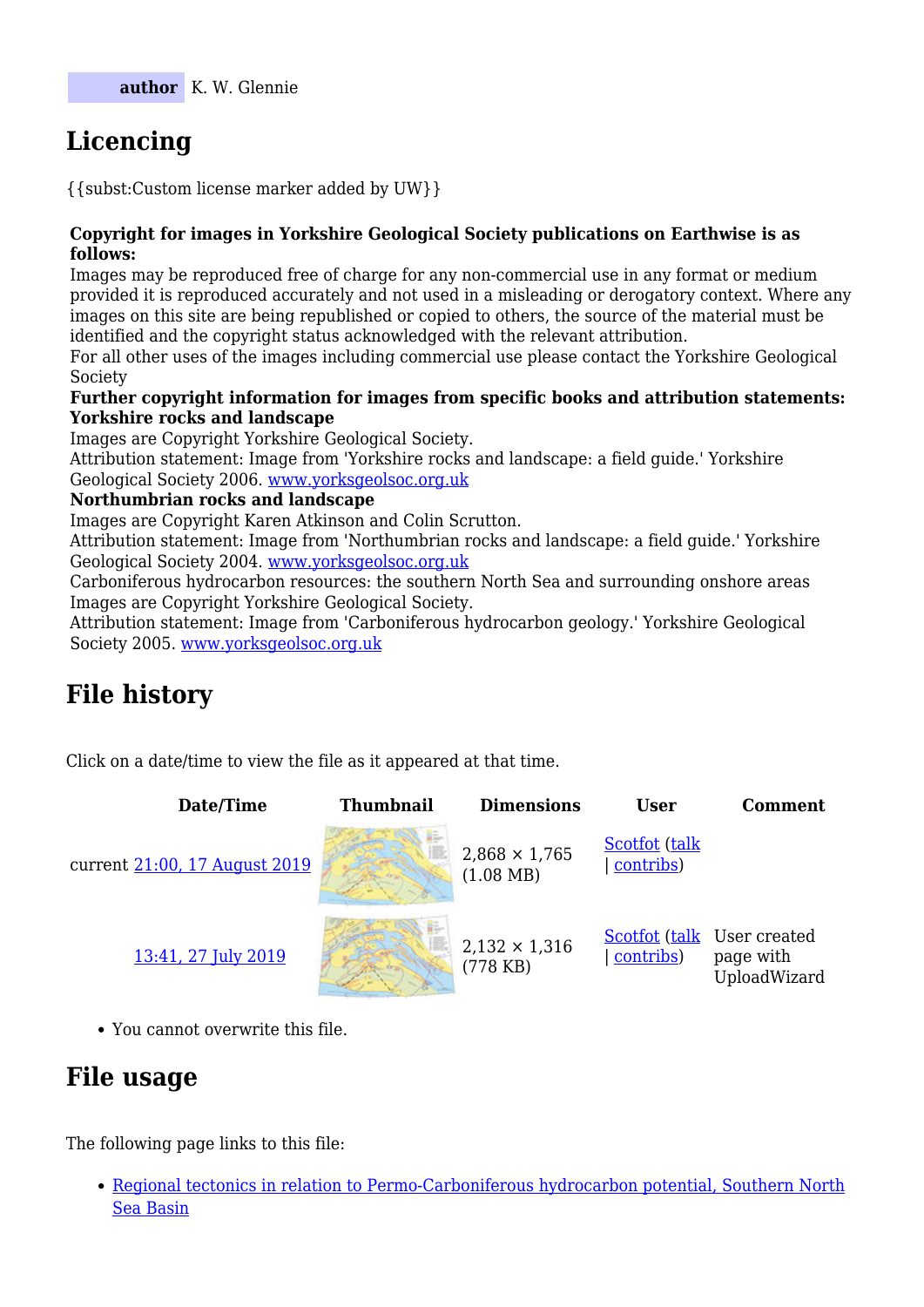# **Metadata**

This file contains additional information, probably added from the digital camera or scanner used to create or digitise it.

If the file has been modified from its original state, some details may not fully reflect the modified file.

**Unique ID of original document** EBFF6244D607910A0F3756948C59DE95

**Date and time of digitising** 17:38, 7 August 2019 File change date and time 21:50, 17 August 2019

**Date metadata was last modified** 21:50, 17 August 2019

**IIM version** 50,920

Retrieved from

'[http://earthwise.bgs.ac.uk/index.php?title=File:YGS\\_CHR\\_01\\_REGI\\_FIG\\_04.jpg&oldid=42226](http://earthwise.bgs.ac.uk/index.php?title=File:YGS_CHR_01_REGI_FIG_04.jpg&oldid=42226)' [Categories:](http://earthwise.bgs.ac.uk/index.php/Special:Categories)

- [License tags](http://earthwise.bgs.ac.uk/index.php/Category:License_tags)
- [Uploaded with UploadWizard](http://earthwise.bgs.ac.uk/index.php/Category:Uploaded_with_UploadWizard)

# **Navigation menu**

### **Personal tools**

- Not logged in
- [Talk](http://earthwise.bgs.ac.uk/index.php/Special:MyTalk)
- [Contributions](http://earthwise.bgs.ac.uk/index.php/Special:MyContributions)
- [Log in](http://earthwise.bgs.ac.uk/index.php?title=Special:UserLogin&returnto=File%3AYGS+CHR+01+REGI+FIG+04.jpg&returntoquery=action%3Dmpdf)
- [Request account](http://earthwise.bgs.ac.uk/index.php/Special:RequestAccount)

### **Namespaces**

- [File](http://earthwise.bgs.ac.uk/index.php/File:YGS_CHR_01_REGI_FIG_04.jpg)
- [Discussion](http://earthwise.bgs.ac.uk/index.php?title=File_talk:YGS_CHR_01_REGI_FIG_04.jpg&action=edit&redlink=1)

 $\Box$ 

### **Variants**

### **Views**

- [Read](http://earthwise.bgs.ac.uk/index.php/File:YGS_CHR_01_REGI_FIG_04.jpg)
- [Edit](http://earthwise.bgs.ac.uk/index.php?title=File:YGS_CHR_01_REGI_FIG_04.jpg&action=edit)
- [View history](http://earthwise.bgs.ac.uk/index.php?title=File:YGS_CHR_01_REGI_FIG_04.jpg&action=history)
- [PDF Export](http://earthwise.bgs.ac.uk/index.php?title=File:YGS_CHR_01_REGI_FIG_04.jpg&action=mpdf)

 $\Box$